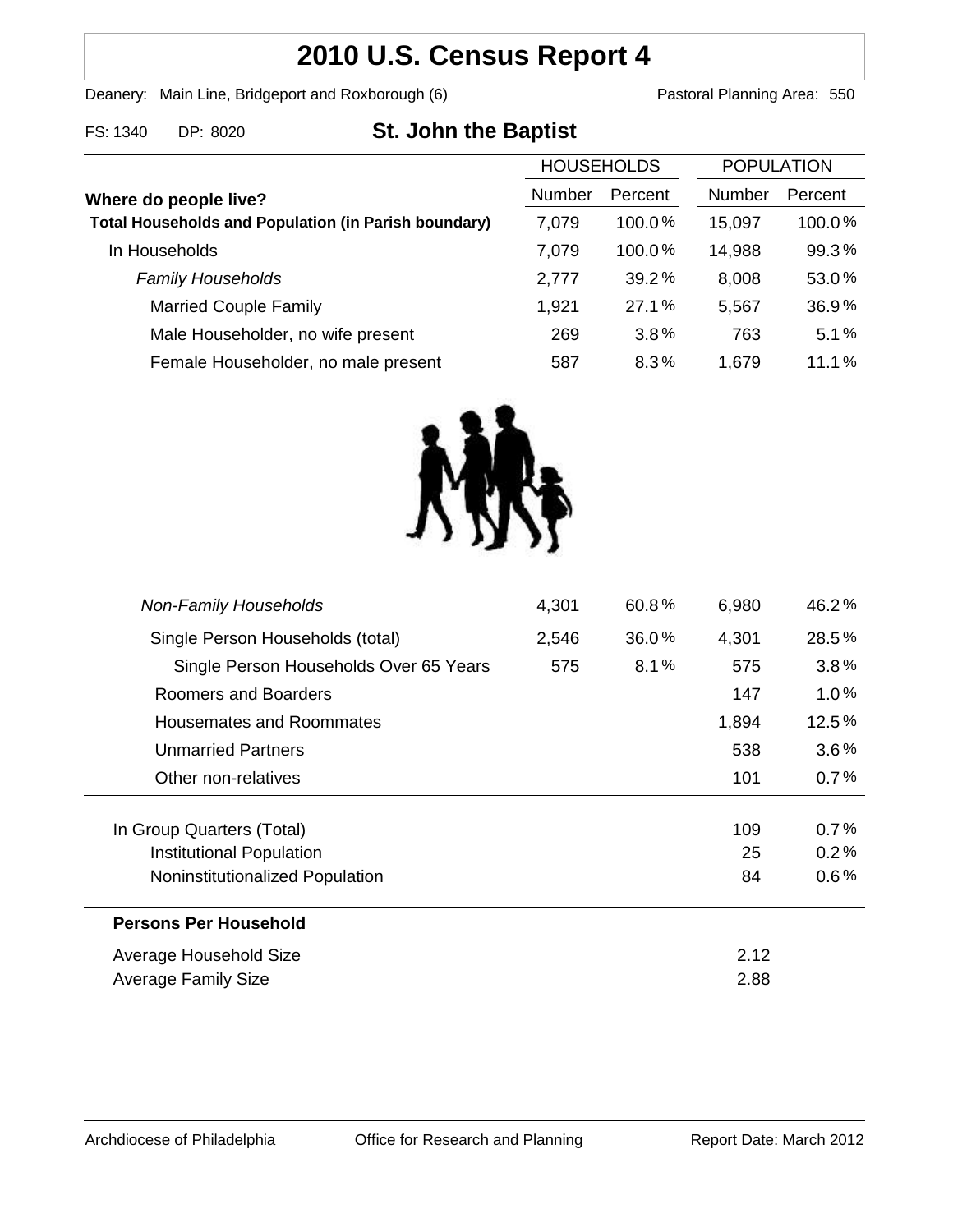# **2010 U.S. Census Report 4**

Deanery: Main Line, Bridgeport and Roxborough (6) Pastoral Planning Area: 550

FS: 1340 DP: 8020 **St. John the Baptist**

|                                                      |                  | <b>POPULATION</b> |  |
|------------------------------------------------------|------------------|-------------------|--|
| Where do Children - Under Age 18 Live?               | <b>Number</b>    | Percent           |  |
| Total Children - Under Age 18 (in Parish boundary)   | 1,636            | 100.0%            |  |
| In Households                                        | 1,620            | 99.0%             |  |
| Householder or spouse is under 18                    | $\boldsymbol{0}$ | 0.0%              |  |
| With Related:                                        |                  |                   |  |
| Married-Couple Family                                | 1,007            | 61.5%             |  |
| Male Householder, No Wife Present                    | 111              | 6.8%              |  |
| Female Householder, No Husband Present               | 259              | 15.8%             |  |
| <b>Other Related Householder</b>                     | 37               | 2.3%              |  |
| <b>With Non-Relatives</b>                            | 15               | 0.9%              |  |
| Grandparent Householder                              | 192              | 11.7%             |  |
| In Group Quarters                                    | 16               | 1.0%              |  |
| Institutionalized population                         | 16               | 1.0%              |  |
| Noninstitutionalized population                      | $\boldsymbol{0}$ | 0.0%              |  |
| Where do Adults - Age 65 and Older - Live?           |                  |                   |  |
| Total Adults - Age 65 and Older (in Parish boundary) | 1,499            | 100.0%            |  |
| In Households                                        | 1,487            | 99.2%             |  |
| Family Households:                                   | 862              | 57.5%             |  |
| Is Householder or Spouse                             | 751              | 50.1%             |  |
| With Other Relative Householder                      | 36               | 2.4%              |  |
| With Non-Related Householder                         | 5                | 0.3%              |  |
| is Parent                                            | 60               | 4.0%              |  |
| is Parent-in-Law                                     | 11               | 0.7%              |  |
| In Non-family Households:                            | 625              | 41.7%             |  |
| Male Living Alone                                    | 181              | 12.1%             |  |
| Male not Living Alone                                | 11               | 0.7%              |  |
| Female Living Alone                                  | 393              | 26.2%             |  |
| Female not Living Alone                              | 12               | 0.8%              |  |
| Other                                                | 27               | 1.8%              |  |
| In Group Quarters                                    | 12               | 0.8%              |  |
| Institutionalized population                         | $\boldsymbol{0}$ | 0.0%              |  |
| Noninstitutionalized population                      | 12               | 0.8%              |  |
| Housing Units in the Parish boundary                 |                  |                   |  |
| <b>Total Housing Units</b>                           | 7,657            | 100.0%            |  |
| Occupied                                             | 7,079            | 92.4%             |  |
| Owner-Occupied                                       | 3,858            | 50.4%             |  |
| Renter-Occupied                                      | 3,220            | 42.1%             |  |
| Vacant                                               | 578              | 7.6%              |  |

Archdiocese of Philadelphia **Office for Research and Planning** Report Date: March 2012